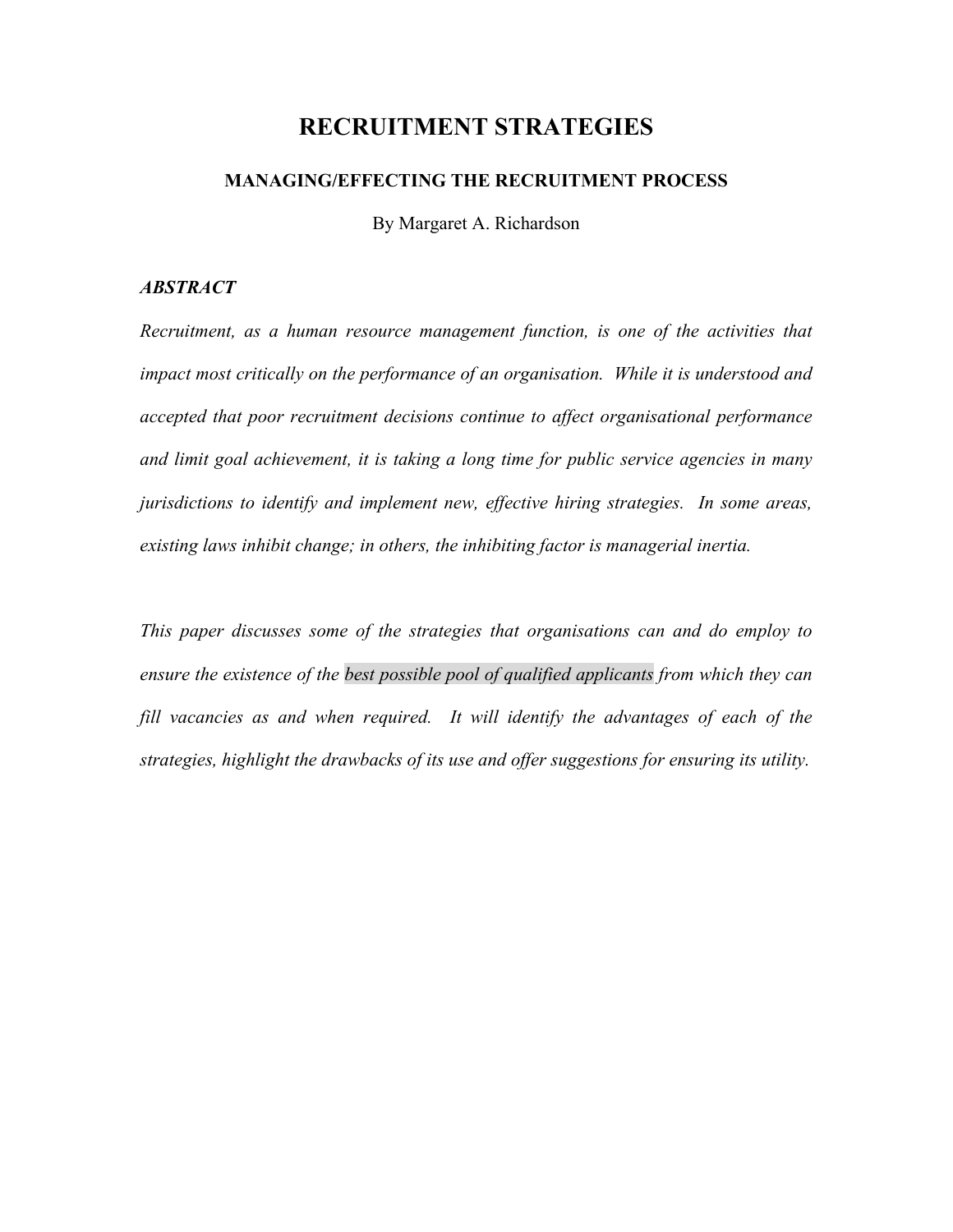#### **INTRODUCTION**

Acquiring and retaining high-quality talent is critical to an organisation's success. As the job market becomes increasingly competitive and the available skills grow more diverse, recruiters need to be more selective in their choices, since poor recruiting decisions can produce long-term negative effects, among them high training and development costs to minimise the incidence of poor performance and high turnover which, in turn, impact staff morale, the production of high quality goods and services and the retention of organisational memory. At worst, the organisation can fail to achieve its objectives thereby losing its competitive edge and its share of the market.

Traditionally, Public Service organisations have had little need to worry about market share and increasing competition since they operate in a monopolistic environment. But in recent time, the emphasis on New Public Management/ Public Sector Management approaches has forced public organisations to pay closer attention to their service delivery as consumers have begun to expect and demand more for their tax dollars. No longer are citizens content to grumble about poorly-produced goods and services and the under-qualified, untrained employees who provide them. As societies become more critical and litigious, public service organisations must seek all possible avenues for improving their output and providing the satisfaction their clients require and deserve. The provision of high-quality goods and services begins with the recruitment process.

*Recruitment* is described as "the set of activities and processes used to legally obtain a sufficient number of qualified people at the right place and time so that the people and the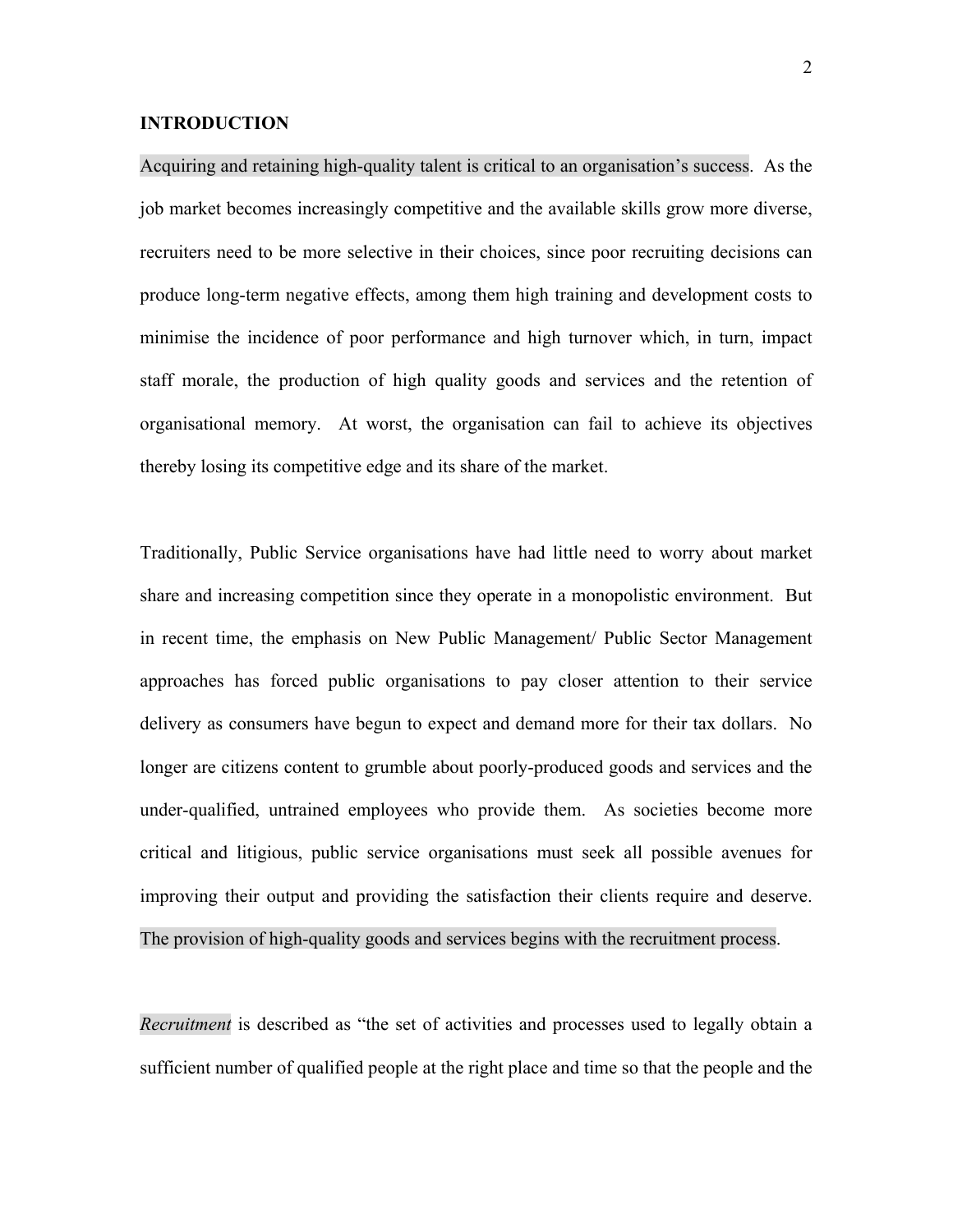organisation can select each other in their own best short and long term interests".<sup>1</sup> In other words, the recruitment process provides the organisation with a pool of potentially qualified job candidates from which judicious selection can be made to fill vacancies. Successful recruitment begins with proper employment planning and forecasting. In this phase of the staffing process, an organisation formulates plans to fill or eliminate future job openings based on an analysis of future needs, the talent available within and outside of the organisation, and the current and anticipated resources that can be expended to attract and retain such talent.

Also related to the success of a recruitment process are the strategies an organisation is prepared to employ in order to identify and select the best candidates for its developing pool of human resources. Organisations seeking recruits for base-level entry positions often require minimum qualifications and experience. These applicants are usually recent high school or university/ technical college graduates many of whom have not yet made clear decisions about future careers or are contemplating engaging in advanced academic activity. At the middle levels, senior administrative, technical and junior executive positions are often filled internally. The push for scarce, high-quality talent, often recruited from external sources, has usually been at the senior executive levels. Most organisations utilise both mechanisms to effect recruitment to all levels.

#### **THE RECRUITMENT PROCESS**

 $\overline{a}$ 

Successful recruitment involves the several processes of:

1. development of a policy on recruitment and retention and the systems that give life to the policy;

<sup>&</sup>lt;sup>1</sup> Schuler, Randall S.: Personnel and Human Resource Management, Third Edition. 1987.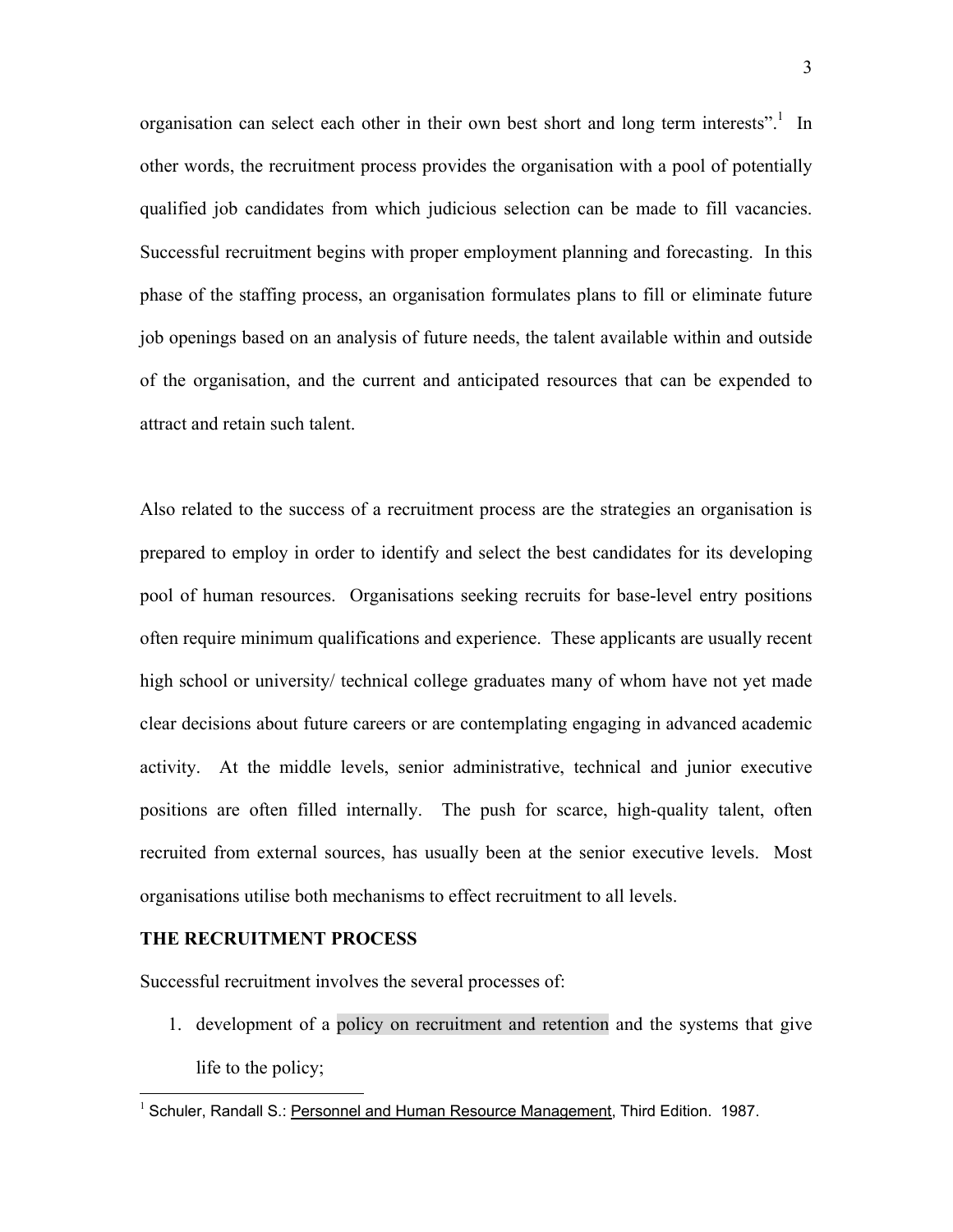- 2. needs assessment to determine the current and future human resource requirements of the organisation. If the activity is to be effective, the human resource requirements for each job category and functional division/unit of the organisation must be assessed and a priority assigned;
- 3. identification, within and outside the organisation, of the potential human resource pool and the likely competition for the knowledge and skills resident within it;
- 4. job analysis and job evaluation to identify the individual aspects of each job and calculate its relative worth;
- 5. assessment of qualifications profiles, drawn from job descriptions that identify responsibilities and required skills, abilities, knowledge and experience;
- 6. determination of the organisation's ability to pay salaries and benefits within a defined period;
- 7. identification and documentation of the actual process of recruitment and selection to ensure equity and adherence to equal opportunity and other laws.

Documenting the organisation's policy on recruitment, the criteria to be utilised, and all the steps in the recruiting process is as necessary in the seemingly informal setting of in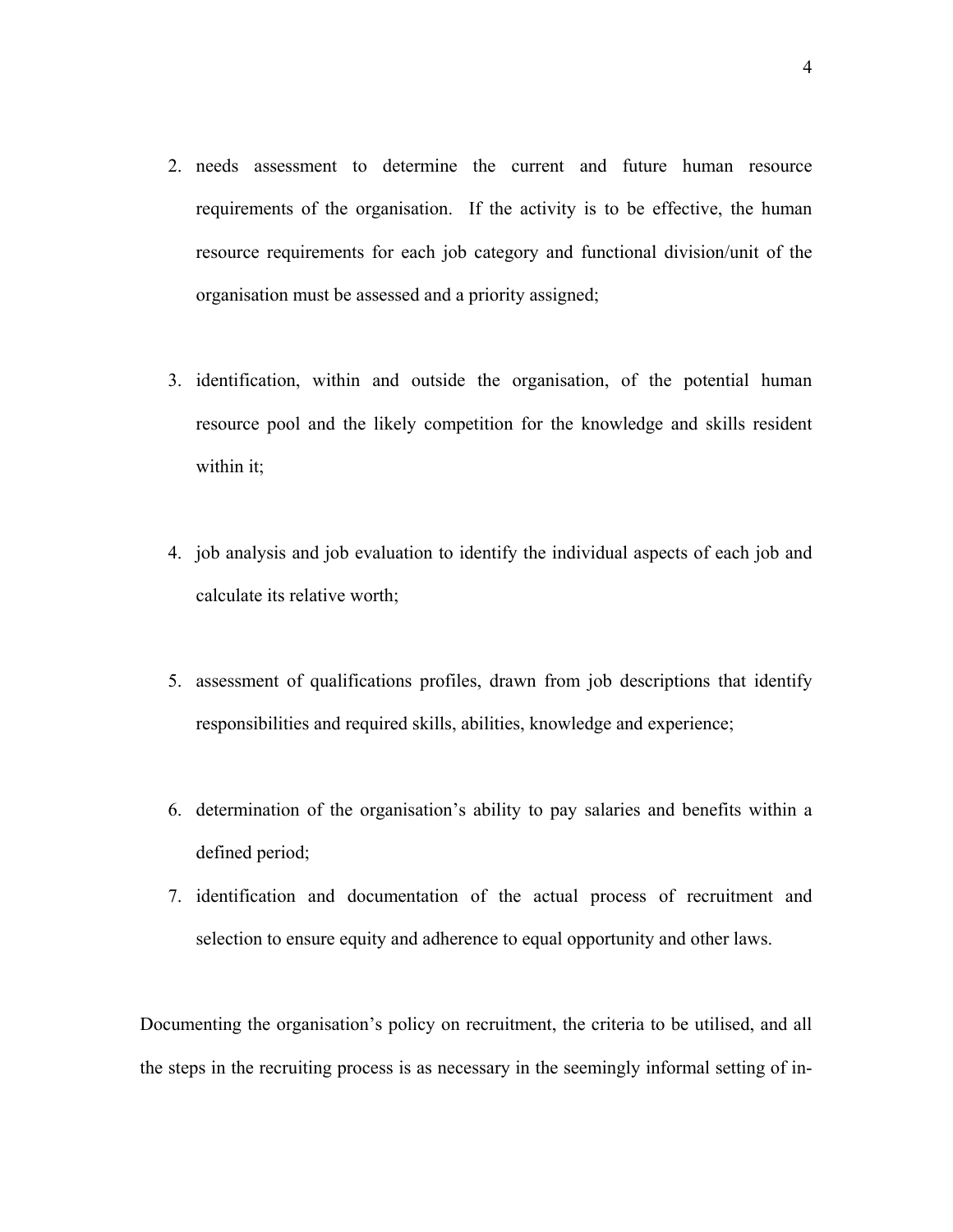house selection as it is when selection is made from external sources. Documentation satisfies the requirement of procedural transparency and leaves a trail that can easily be followed for audit and other purposes. Of special importance is documentation that is in conformity with Freedom of Information legislation (where such legislation exists), such as:

- criteria and procedures for the initial screening of applicants;
- criteria for generating long and short lists;
- criteria and procedures for the selection of interview panels;
- **n** interview questions;
- **imeratively** scores and panellists' comments;
- results of tests (where administered);
- **•** results of reference checks.

#### **Recruitment strategies and processes**

Recruitment may be conducted internally through the promotion and transfer of existing personnel or through referrals, by current staff members, of friends and family members. Where internal recruitment is the chosen method of filling vacancies, job openings can be advertised by *job posting*, that is, a strategy of placing notices on manual and electronic bulletin boards, in company newsletters and through office memoranda. Referrals are usually word-of-mouth advertisements that are a low-cost-per-hire way of recruiting.

Internal recruitment does not always produce the number or quality of personnel needed; in such an instance, the organisation needs to recruit from external sources, either by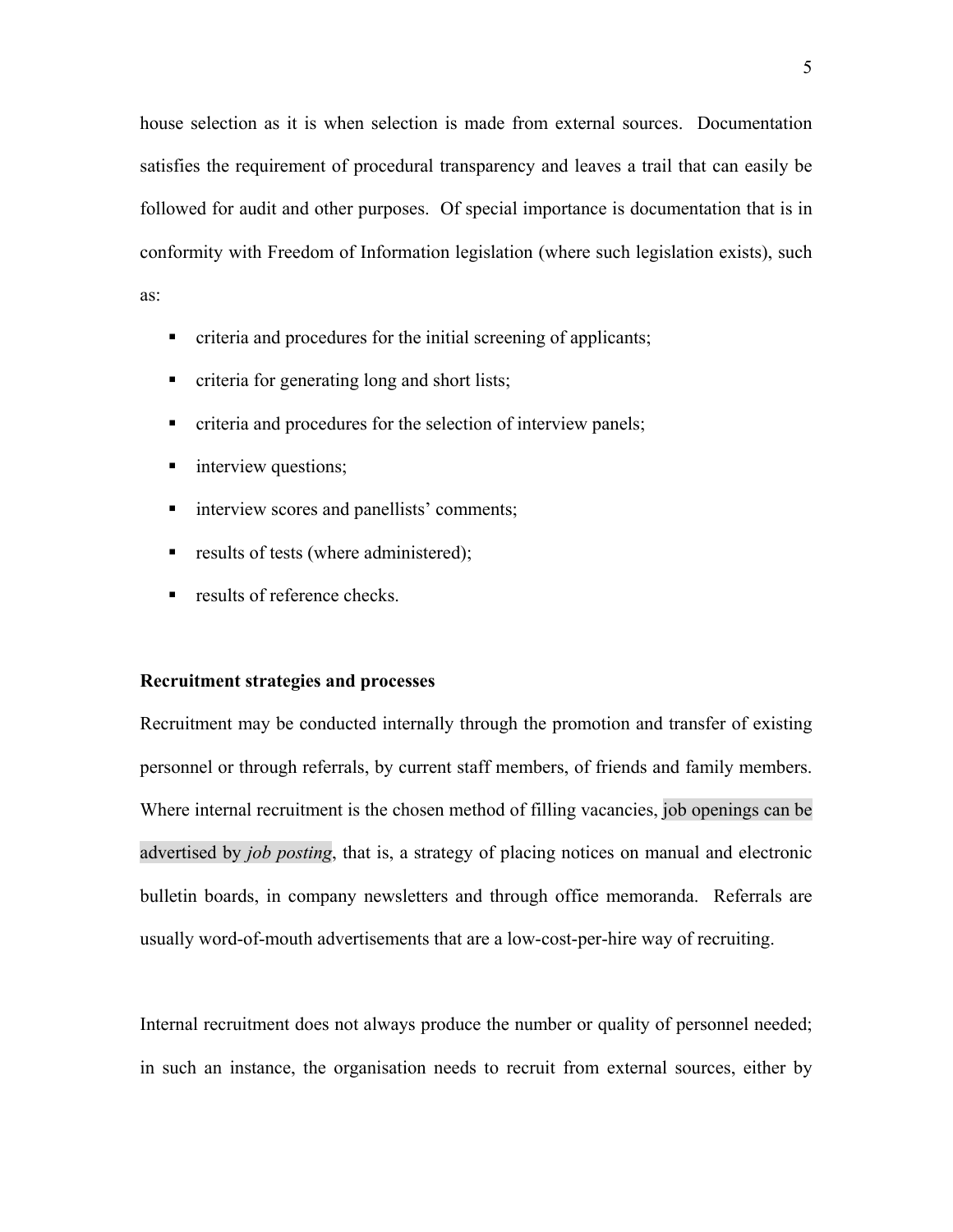encouraging walk-in applicants; advertising vacancies in newspapers, magazines and journals, and the visual and/or audio media; using employment agencies to "head hunt"; advertising on-line via the Internet; or through job fairs and the use of college recruitment.

Public service agencies enjoy greater exposure to scrutiny than most private sector organisations; therefore, openness and transparency in recruitment and selection practices are crucial. The discussion that follows will identify some of the options available for attracting applicants to the public service job market and discuss strategies for managing the process.

## **POSTING VACANCIES**

 $\overline{a}$ 

As indicated earlier, *job posting* refers to the practice of publicising an open job to employees (often by literally posting it on bulletin boards) and listing its attributes, such as criteria of knowledge, qualification, skill and experience.<sup>2</sup> The purpose of posting vacancies is to bring to the attention of all interested persons (inside or out of the organisation) the jobs that are to be filled.

Before posting a vacancy, management needs to decide whether:

- it intends to retain the job in its present form and with its present title, remuneration and status;
- selected attributes of the job, for example, skill or experience, will change;

 $2$  Dessler, Gary: Human Resource Management, Eighth Edition. New Jersey, USA, 2000.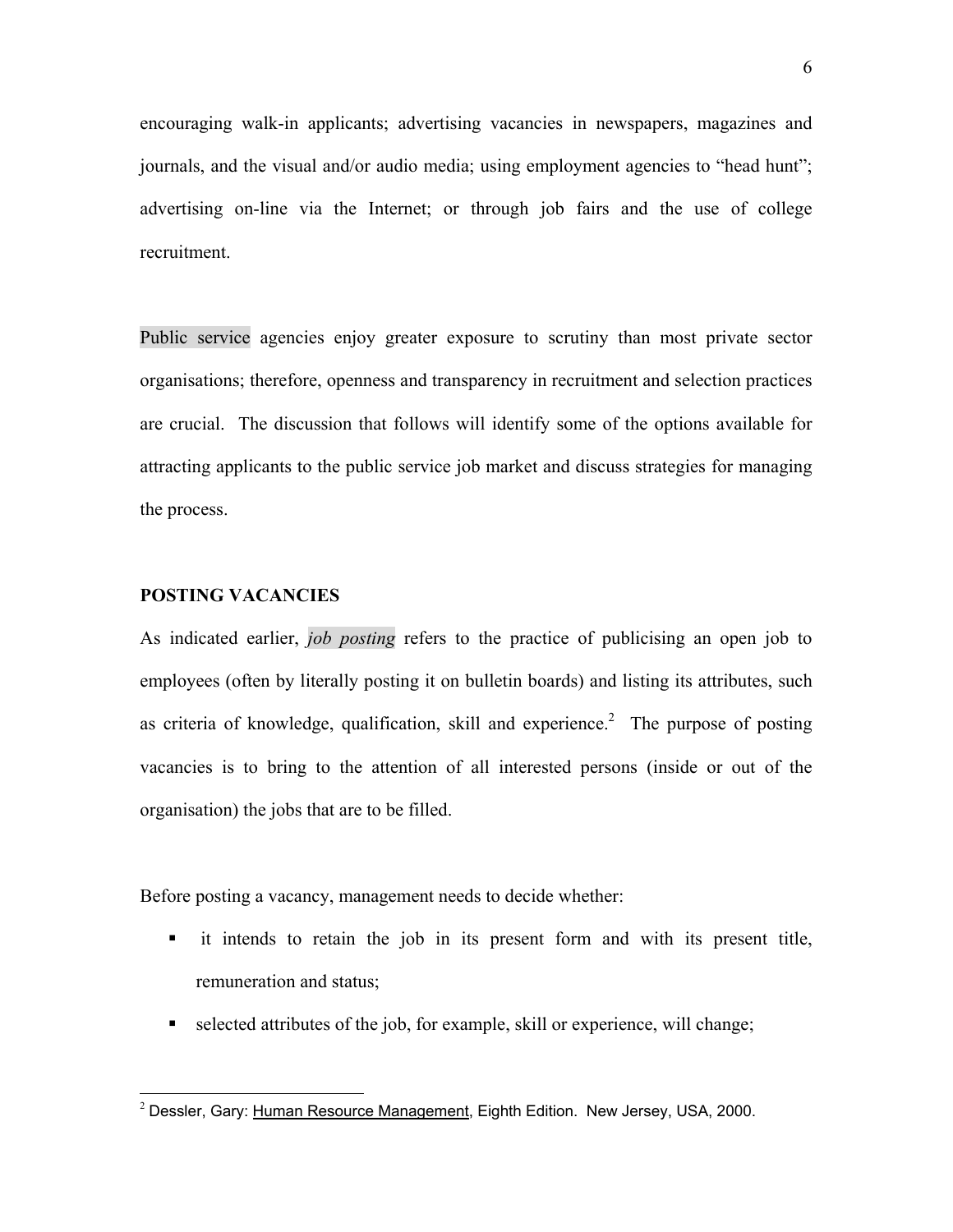- there are sufficient qualified, potential applicants serving in other positions within the organisation who may be potential candidates for that job;
- the existing organisational policy on recruitment is still applicable (for example, whether referrals, by staff members, of friends and family are still an acceptable way of filling vacancies);
- the organisations stands to benefit more, in the long-term, from recruiting applicants from external sources.

Also necessary is the availability of a functional human resource information system that supports recruitment. An effective, [ideally] computerised system<sup>3</sup> would:

- flag imminent vacancies throughout the organisation to ensure that the recruitment process is timely;
- ensure that no candidates are lost but, instead, move through the process and are kept informed of their status;
- ensure that good candidates whose applications are pending are kept in touch to maintain their interest in the organisation;
- assist in analysing hiring, transfer and exit trends and provide other data that are helpful in planning, evaluating and auditing the recruitment process;
- identify any adverse impacts of the recruitment process on vulnerable groups (for example minorities, especially where Equal Opportunity/Affirmative Action legislation exists); $<sup>4</sup>$ </sup>

**EXECTS 2012**<br><sup>3</sup> In a small organisation, a manual information system would provide most of the benefits that the organisation needs for an effective recruitment process. However, in a medium-sized or large organisation, where speed is critical for decision-making, the speedy processing that determines the effectiveness of the HR Department can only be found in a computerised system.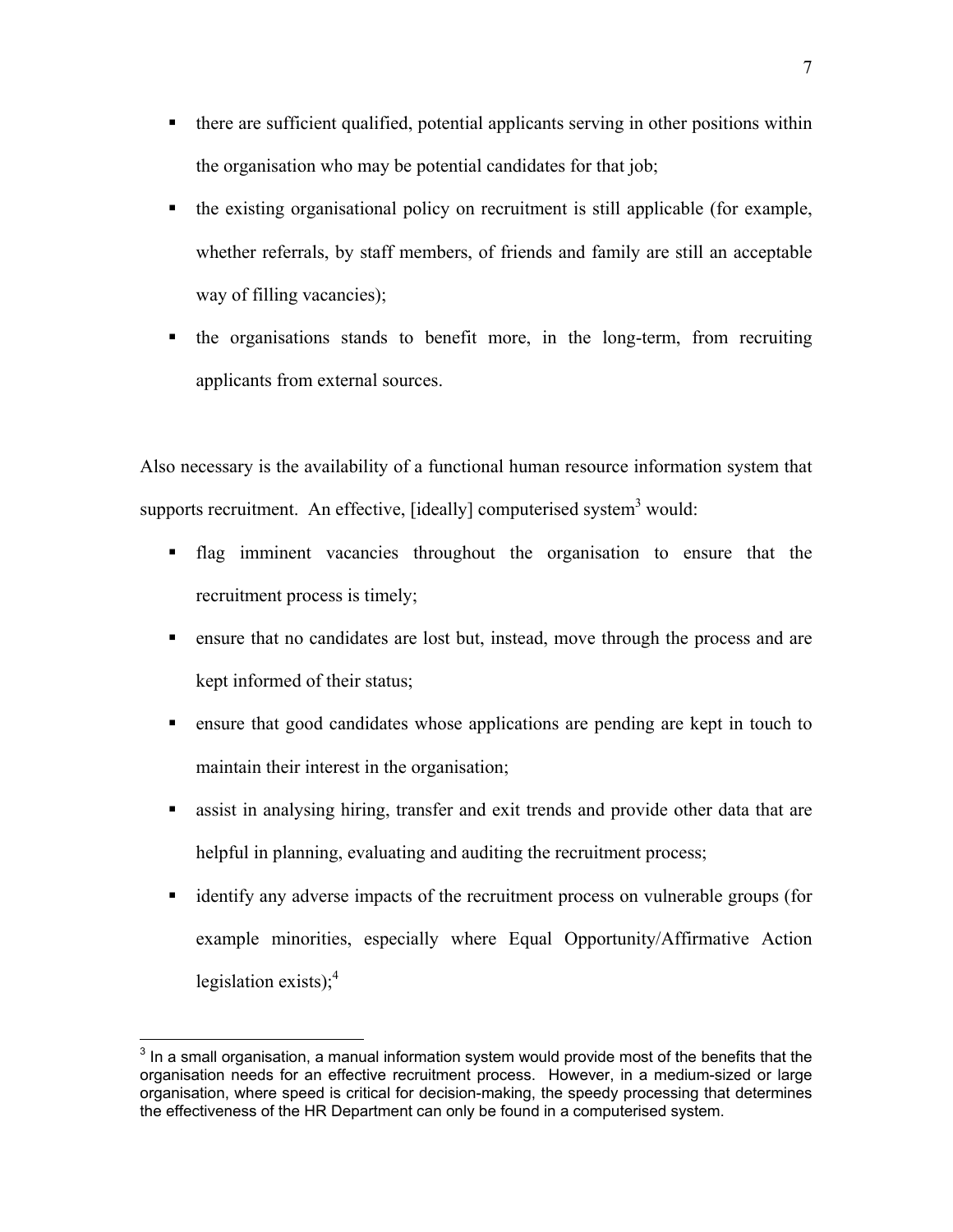- for internal recruiting, control the internal job posting process, generate the notices, and then match internal applicant qualifications with job specifications;
- where jobs are not being posted, generate a list of qualified internal candidates.

An organisation needs to analyse the benefits and disadvantages of recruiting its personnel through internal or external sources and, where the latter is selected, whether formal or informal systems should be used.

#### **Recruiting from internal sources**

There are sound reasons for recruiting from sources within the organisation:

- The ability of the recruit is known so it is easy to assess potential for the next level. By contrast, assessments of external recruits are based on less reliable sources, such as references, and relatively brief encounters, such as interviews.
- "*Insiders*" know the organisation, its strengths and weaknesses, its culture and, most of all, its people.
- Promotions from within build motivation and a sense of commitment to the organisation. Skilled and ambitious employees are more likely to become involved in developmental activities if they believe that these activities will lead to promotion.

<sup>4</sup> Fisher, Cynthia D.; Schoenfeldt, Lyle F.; Shaw, James B.: Human Resource Management, Second Edition. Boston, MA, USA, 1993.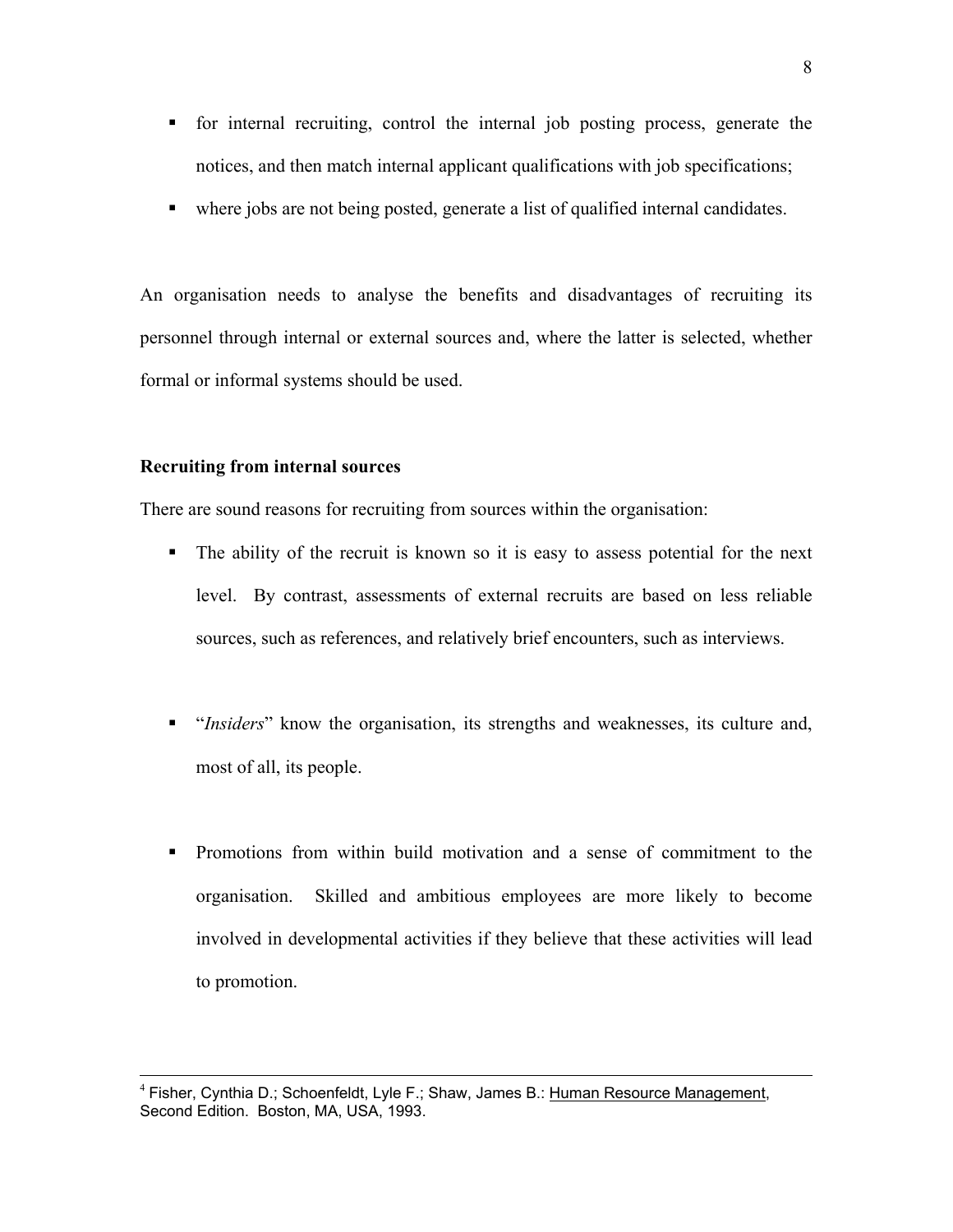Internal recruitment is cheaper and quicker than advertising in various media and interviewing "*outsiders*". Time spent in training and socialisation is also reduced.

At the same time, several disadvantages exist:

- Sometimes it is difficult to find the "right" candidate within and the organisation may settle for an employee who possesses a less than ideal mix of competencies.
- If the vacancies are being caused by rapid expansion of the organisation there may be an insufficient supply of qualified individuals above the entry level. This may result in people being promoted before they are ready, or not being allowed to stay in a position long enough to learn how to do the job well.
- Infighting, inbreeding, and a shortage of varied perspectives and interests may reduce organisational flexibility and growth, and resistance to change by those who have an interest in maintaining the *status quo* may present long term problems.
- In times of rapid growth and during transitions, the organisation may promote from within into managerial positions, regardless of the qualifications of incumbents. Transition activities and rapid organisational growth often mask managerial deficiencies; it is not until the growth rate slows that the deficiencies become apparent and, then, the organisation finds it difficult, if not impossible, to undo the damage. The resulting cost of remedial training can prove prohibitive.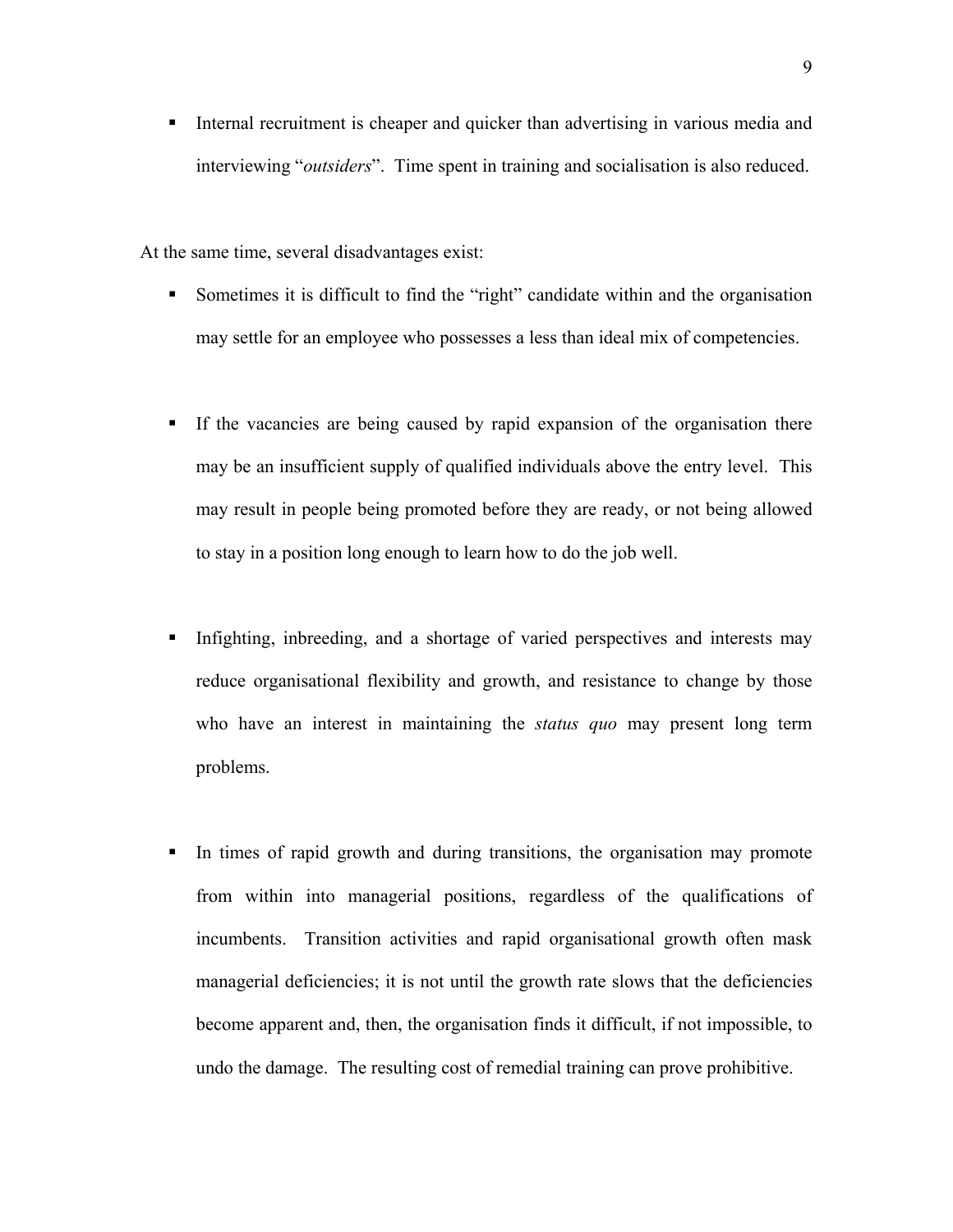#### **Recruiting from external sources**

 $\overline{a}$ 

External recruiting methods can be grouped into two classes: informal and formal. *Informal recruiting methods* tap a smaller market than formal methods. These methods may include rehiring former employees and choosing from among those "walk-in" applicants whose unsolicited résumés had been retained on file. The use of referrals also constitutes an informal hiring method. Because they are relatively inexpensive to use and can be implemented quickly, informal recruiting methods are commonly used for hiring clerical and other base-level recruits who are more likely than other groups to have submitted unsolicited applications. Former students who participated in internship programmes may also be easily and cheaply accessed.

*Formal methods* of external recruiting entail searching the labour market more widely for candidates with no previous connection to the organisation. These methods have traditionally included newspaper/magazine/journal advertising, the use of employment agencies and executive search firms, and college recruitment. More often, now, job/career fairs and e-Recruiting are reaching the job seeker market.

Posting vacancies externally through the various arms of the media<sup>5</sup> or via employment agencies reaches a wider audience and may turn up a greater number of potential candidates from which the organisation can choose. At the same time, this method is relatively expensive and time-consuming as the organisation works through initial

 $<sup>5</sup>$  Running advertisements in newspapers, periodicals and journals will continue to be an</sup> important way to reach potential candidates. Less popular is the use of the audio and visual media.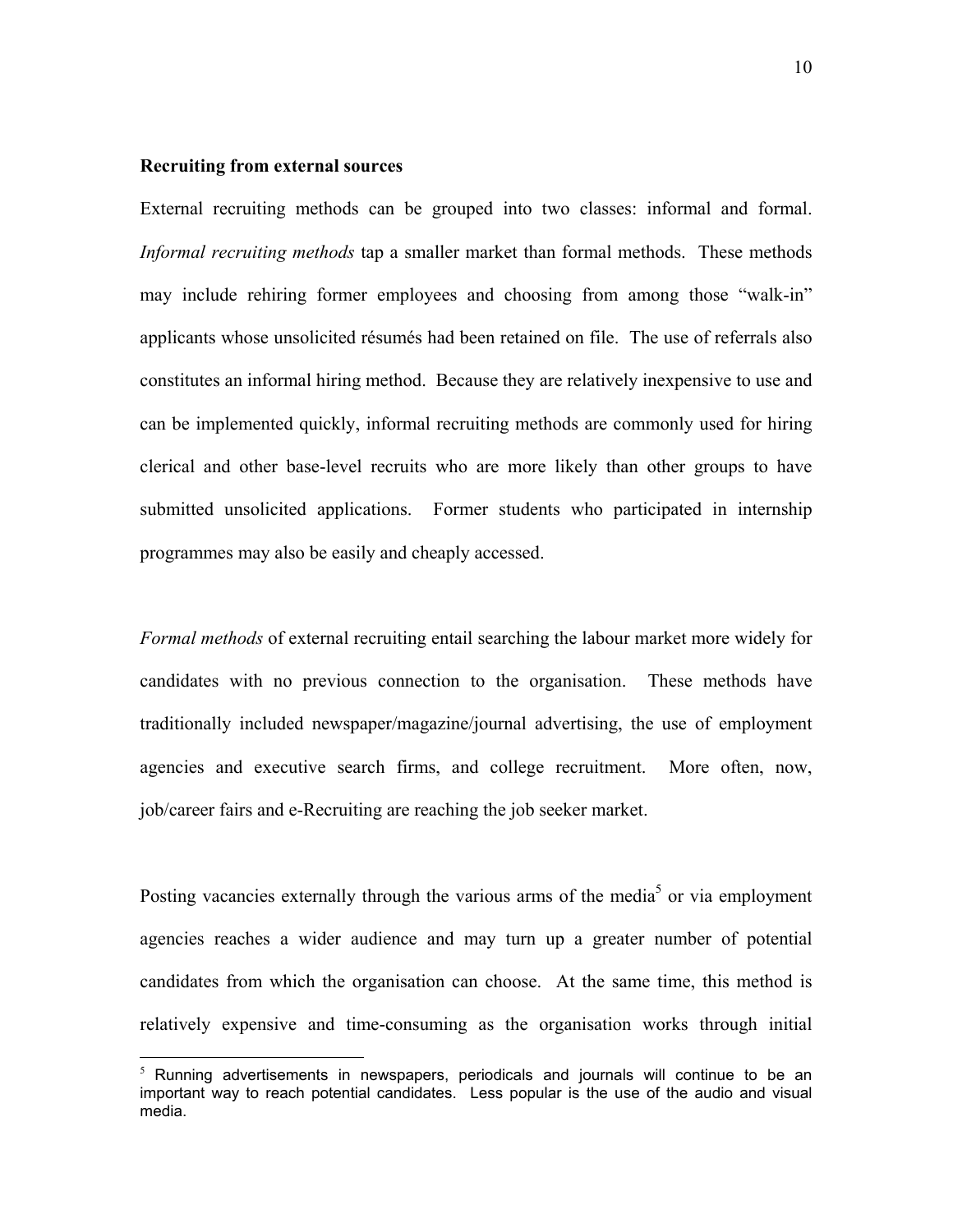advertisements, short-listing, interviewing and the other processes that precede selection. Even then, there is no guarantee that the results will be satisfactory to the organisation, since the cost of advertising often limits the frequency and duration of the job posting, as well as the amount of information made available, thus making it difficult for a job seeker to accurately judge the worth of the position being offered. In addition, the organisation may hire a candidate who fails to live up to the high potential displayed during the selection process.

Recruiting firms/employment agencies are gaining in popularity, especially in the search for management level/executive talent. Recruiting via this medium is expensive, whether the organisation uses a contingency firm or has one on retainer. Executive search firms tend to match candidates to jobs faster that most organisations can, on their own, primarily because the recruiting firms/employment agencies possess larger databases of, and wider access to, persons (whom they may themselves have placed) and have a greater awareness of the location of competencies needed by the client agencies.

Of course, it is possible to for an organisation to reduce the risks and high costs of recruitment by maintaining a small cadre of full-time, permanent employees and meeting an unexpected and temporary need for staff through the use of *ad hoc* and short-term contract workers who come to the position already trained.

It is frequently said that the best jobs are not advertised; their availability is communicated by word of mouth. Networking, therefore, continues to be a viable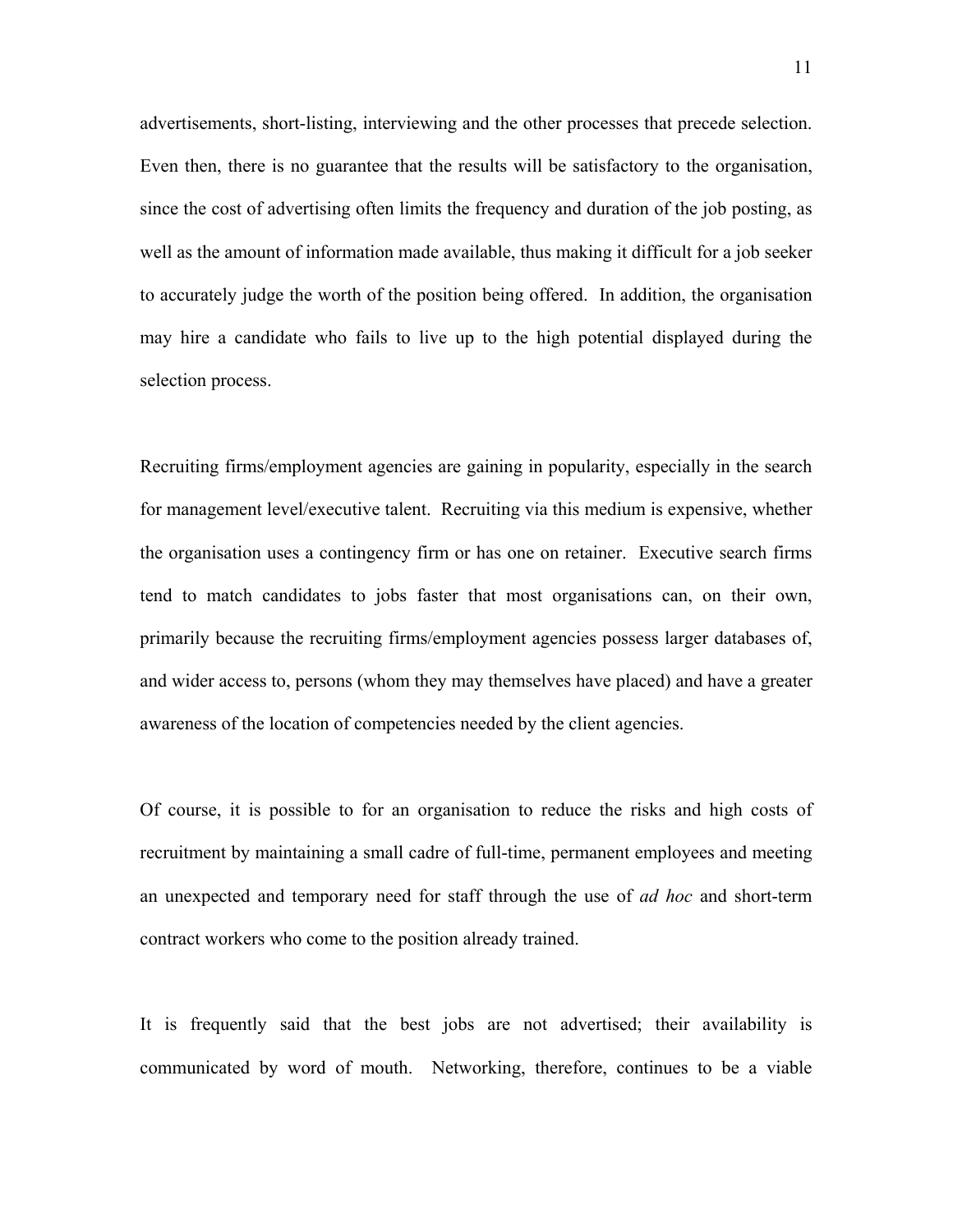mechanism for recruiting, especially at the senior management level in certain industries. In many instances, networking is a strategy used by the recruitment firms/employment agencies.

# **ON-LINE APPLICATIONS/RECRUITING ON THE INTERNET**

Using the Internet is faster and cheaper than many traditional methods of recruiting. Jobs can be posted on Internet sites for a modest amount (less than in the print media), remain there for periods of thirty or sixty days or more - at no additional cost - and are available twenty-four hours a day. Candidates can view detailed information about the job and the organisation and then respond electronically.

Most homes and workplaces are now using computerised equipment for communication; the Internet is rapidly becoming the method of choice for accessing and sharing information. First-time job seekers are now more likely to search websites for job postings than to peruse newspapers, magazines and journals. The prevalence of eadvertising has made it easier. The Internet speeds up the hiring process in three basis stages:

- $\blacksquare$  Faster posting of jobs
	- o The wait for a suitable date and a prominent place in the print media is eliminated. The time lag that exists between the submission of information to the media house and its appearance in print disappears. On the internet, the advertisement appears immediately and can be kept alive for as long as the recruiter requires it.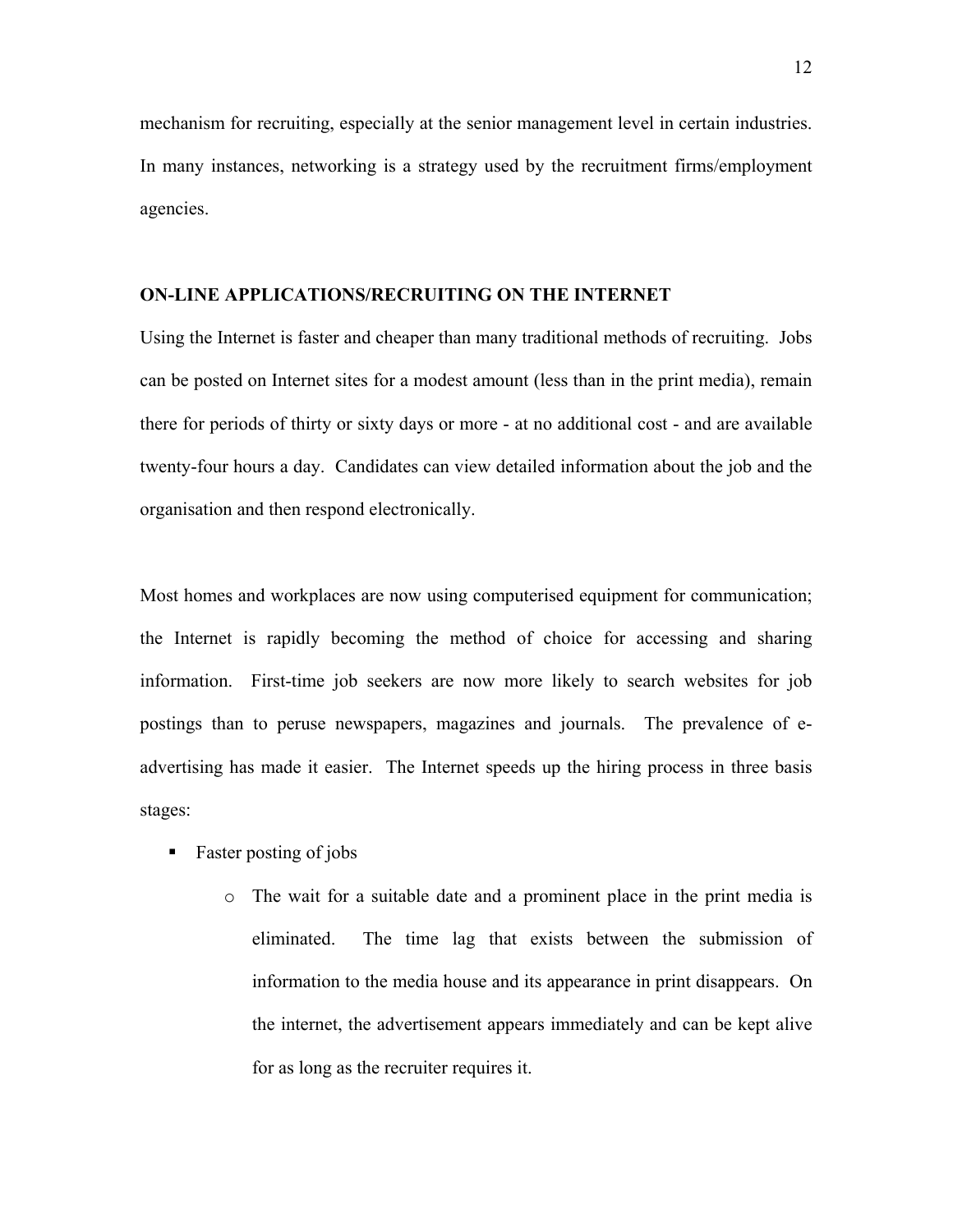- Faster applicant response
	- o Jobs posted on the Internet and requiring responses via the same medium receive responses on the same day.
- Faster processing of résumés

 $\overline{a}$ 

o An applicant sending a résumé electronically can immediately have the application processed, receive an acknowledgement, be screened electronically, and have details of the application and résumé despatched to several managers at the same time.<sup> $6$ </sup>

On-line recruiting also provides access to *passive* job seekers, that is, individuals who already have a job but would apply for what appears a better one that is advertised on the Internet. These job seekers may be of a better quality since they are not desperate for a job change as are the active job seekers who may be frustrated, disgruntled workers looking for a new position.

Companies that are likely to advertise on-line usually have a website that allows potential candidates to learn about the company before deciding whether to apply, thus lowering the incidence time-wasting through the submission of unsuitable applications. The website can be used as a tool to encourage potential job seekers to build an interest in joining the organisation.

<sup>6</sup> Internet Recruiting Power: Opportunities and Effectiveness. CareerJournal.com. Taken from website: http://www.edu/research. This study was the result of a survey conducted in Europe by IRCO-IESE Business School on E-Recruitment.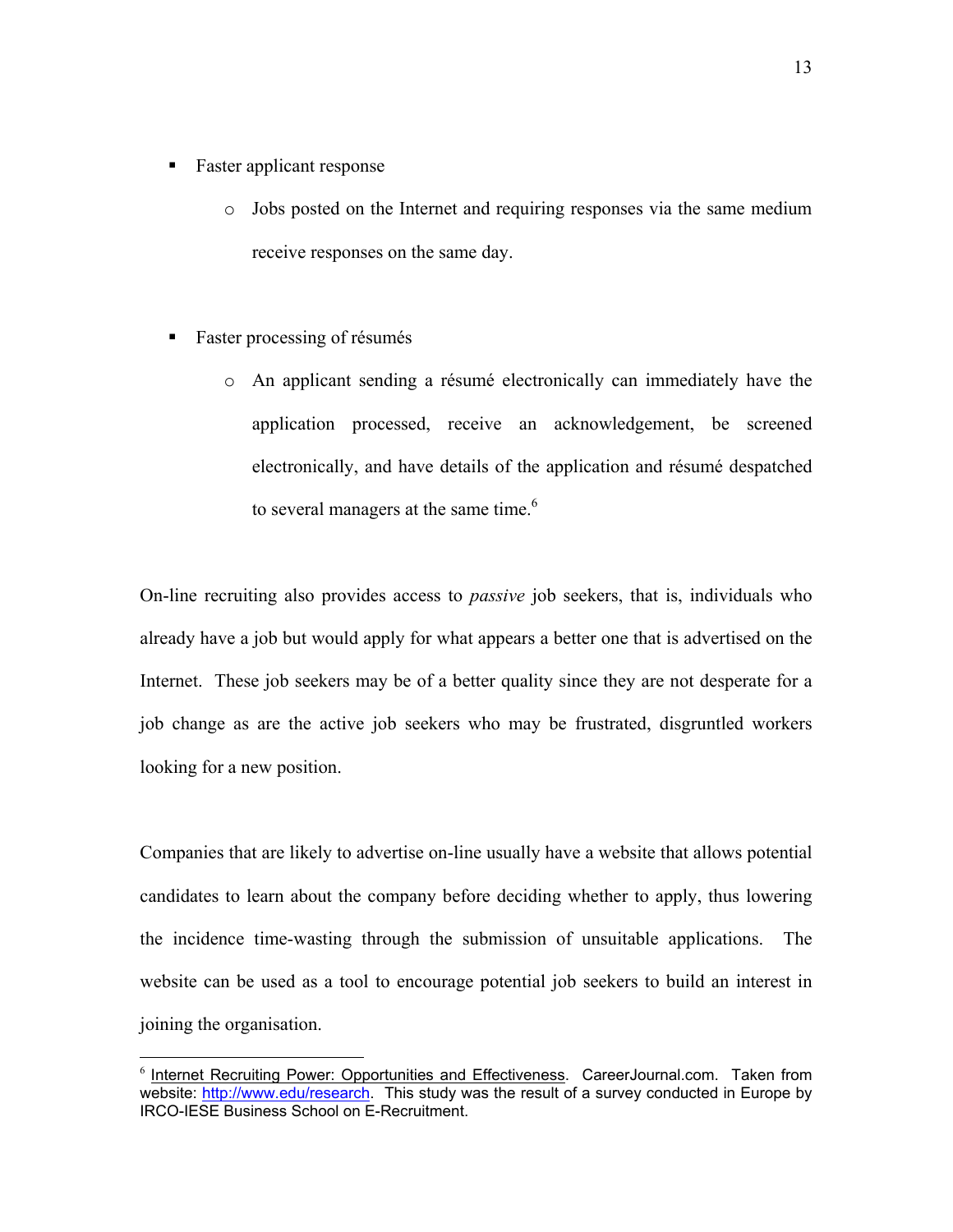Job websites offer unlimited space which can be used, by management, to sell the organisation. The site can then be used, not only to post vacancies, but also to publicise the organisation. That will allow candidates to become more familiar with the company, know what skills the company is looking for and get to know about its culture. Most importantly, the system will provide a proper path to securing quick responses to job openings. On-line recruiting facilitates the decentralisation of the hiring function by making it possible for other groups in the organisation to take responsibility for part of the function.

Internet recruiting is not all positive, though; there are drawbacks for unwary users:

- Some applicants still place great value on face-to-face interactions in the hiring process. Such applicants are likely to ignore jobs posted, impersonally, on-line.
- Companies are overwhelmed by the volume of résumés posted on the Internet. This can, in fact, lengthen the short-listing process. If the screening process is not well done, the quantity of applications/résumés logged-on may be more of a hindrance to the process that an aid to selection.
- Job seekers who demand confidentiality in the recruitment process may be reluctant to use the Internet as a job search mechanism.<sup>7</sup>

For effectiveness in the use of the strategy of e-Recruiting, companies are advised to:

use specialised Job Sites that cater to specific industries;

 $\frac{1}{\sqrt{1}}$  Ibid.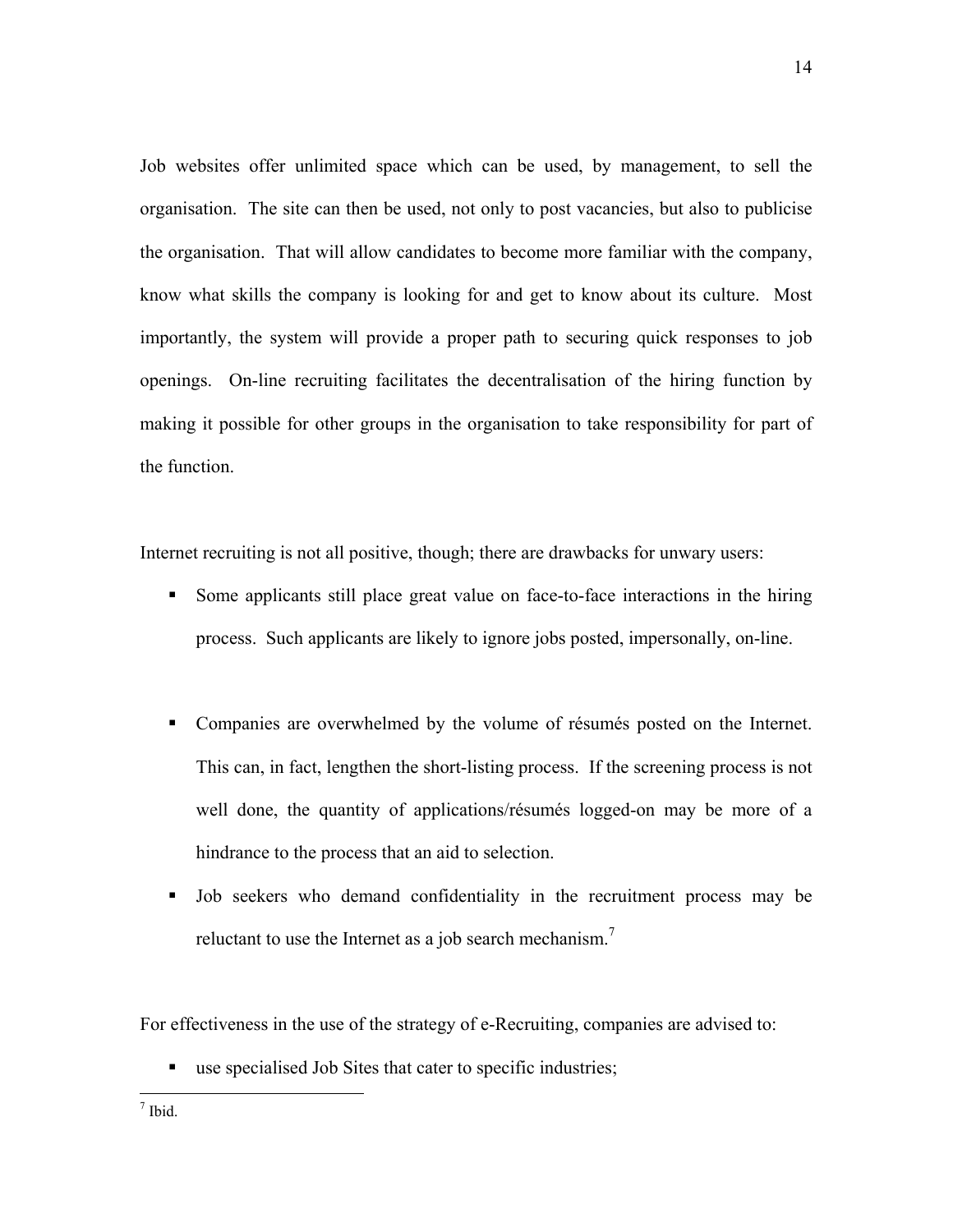- thoroughly assess the service level provided by Job Sites to ensure that they maintain the level they claim to provide;
- enhance the Corporate Web Site as a tool to encourage potential job seekers to become interested in joining the company;
- take advantage of the fact that Internet job advertisements have no space limitations so recruiters can use longer job descriptions to fully describe the company, job requirements and working conditions offered;
- use valid Search Engines that will sort candidates effectively, but will not discriminate against any persons or groups;
- create attention-grabbing newspaper advertisements that prompt people to visit the company's website. They will then see all vacancies that are advertised;
- **EXECUTE:** encourage employees to e-mail job advertisements to friends;
- design and implement a successful e-Recruitment strategy.<sup>8</sup>

## **COLLEGE RECRUITMENT**

College recruiting – sending an employer's representatives to college campuses to prescreen applicants and create an applicant pool from that college's graduating class – is an important source of management trainees, promotable [entry-level] candidates, and professional and technical employees. $9\degree$  To get the best out of this hiring strategy, the organisation and its career opportunities must be made to stand out. Human resource professionals are aware that few college students and potential graduates know where their careers will take them over the next fifteen to twenty years. Therefore many of the

 $\frac{8}{1}$  Ibid.

<sup>9</sup> Fisher, Schoenfeldt and Shaw. Op.cit.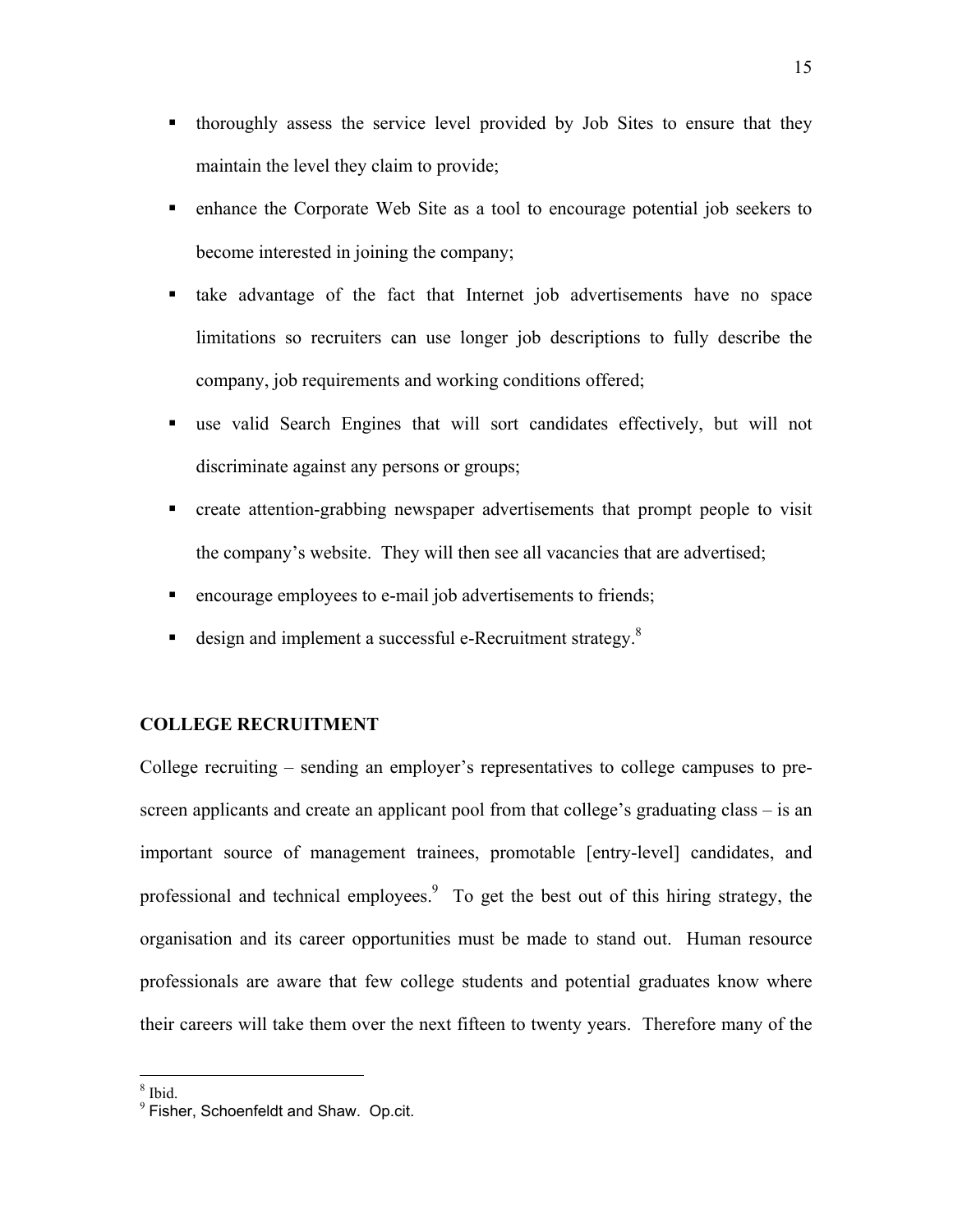criteria used by students to select the first job may be quite arbitrary. The organisation that will succeed, then, is one can show how the work it offers meets students' needs for skill enhancement, rewarding opportunities, personal satisfaction, flexibility and compensation.<sup>10</sup>

College recruitment offers an opportunity for recruiters to select the potential employees with the personal, technical and professional competencies they require in their organisation. The personal competencies identified may include, *inter alia*, a positive work ethic, strong interpersonal skills, leadership capacity and an ability to function well in a work team. The opportunity to discuss a student's current strengths and potential future value to an organisation cannot be replicated in any other setting.

Two major advantages of this strategy are the **cost** (which is higher than word-of-mouth recruiting but lower than advertising in the media or using an employment agency), and the **convenience** (since many candidates can be interviewed in a short time in the same location with space and administrative support provided by the college itself).

Unfortunately, suitable candidates become available only at certain times of the year, which may not always suit the needs of the hiring organisation. Another major disadvantage of college recruiting is the lack of experience and the inflated expectations

<sup>&</sup>lt;sup>10</sup> Burleigh, Susan L. and Wilson, Kevin C. Developing a Recruiting Strategy: A Critical Human Resource Initiative. Taken from http://www.utoledo.edu/~ddwyer/mgmt3220/recruitstrat.htm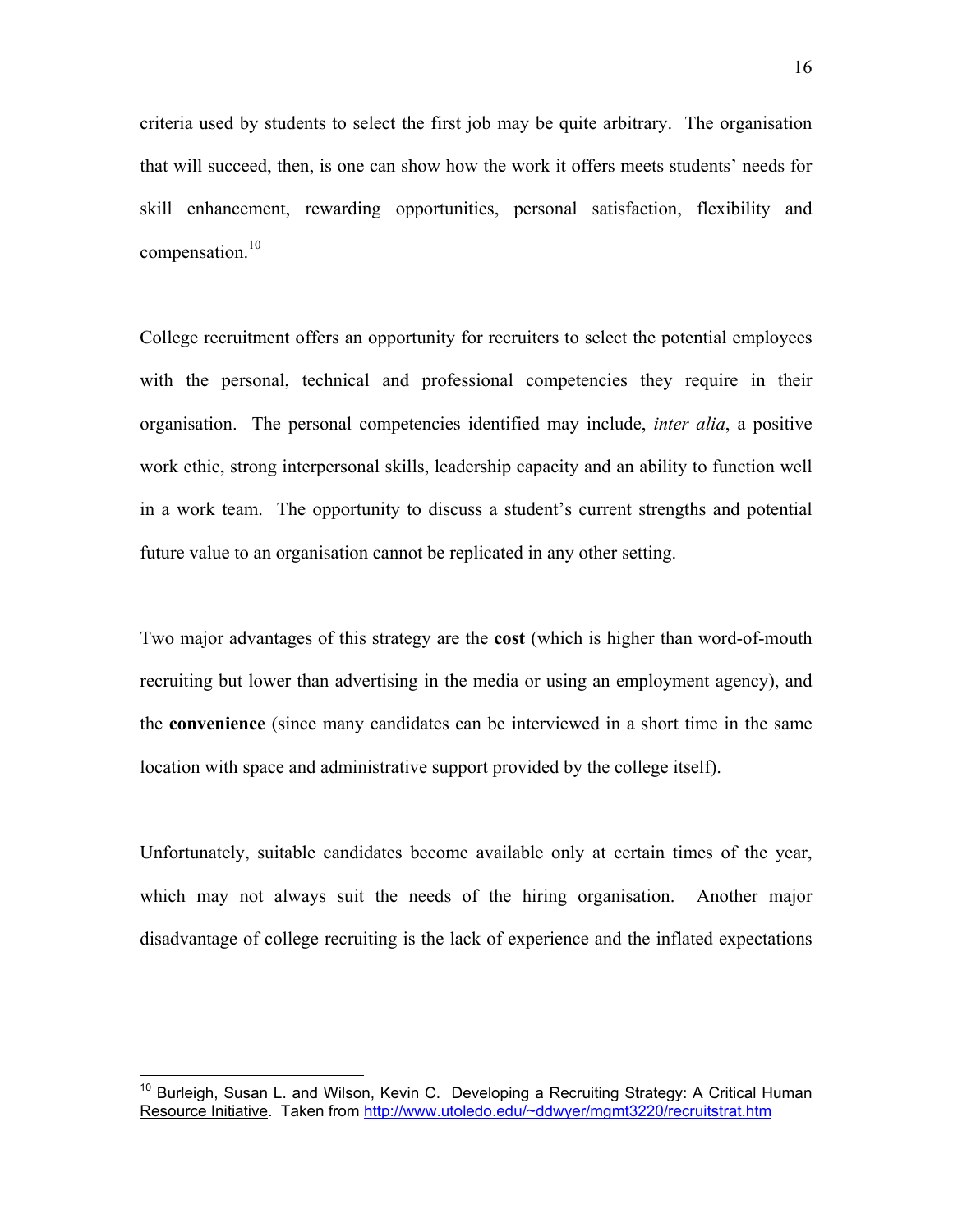of new graduates and the cost of hiring graduates for entry-level positions that may not require a college degree. $11$ 

To make college recruiting effective, the recruiting organisation must first determine how many and which schools should be targeted. It may prove cost-effective to do intensive recruiting in a few, carefully-selected institutions, establishing a presence and building the organisation's reputation among students and faculty. Timely and frequent dissemination of literature, the offer of internships and the award of prizes for academic and/or social prowess help to advertise the organisation as a preferred place of employment. Subsequent invitations to the organisation's offices, made to students identified as potential employees, may serve to solidify the firm's image.<sup>12</sup>

Public Service organisations are usually unable to compete financially with their Private Sector counterparts and are therefore less likely to pay competitive salaries. However, most public service agencies provide their employees with a wealth and range of experiences that are available nowhere else. It is for that reason that many college graduates use the Public Service as an employer of first resort to gain the experiences that will make them marketable in the short term.

The strategies discussed above may not work as smoothly for public service recruiters, since the laws that govern their organisations' recruitment practices may be more stringent than those that apply in private sector companies. There may also be questions

<sup>&</sup>lt;sup>11</sup> Fisher, Schoenfeldt and Shaw. Op.cit.<br><sup>12</sup> Ibid.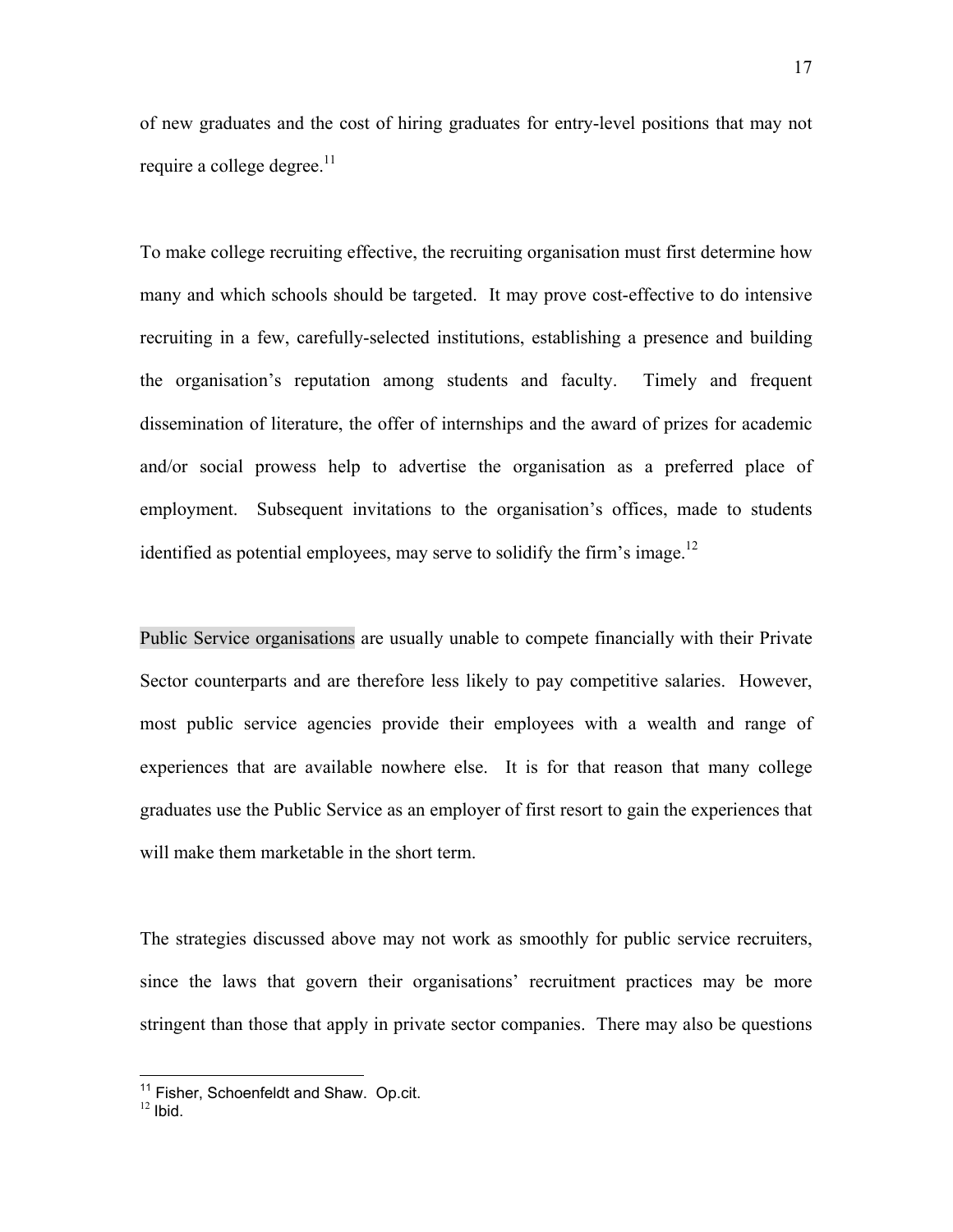about the legality of the on-line application form.<sup>13</sup> If this strategy were to be employed, public service recruiters must first decide on the criteria that should guide the process. The Public Service is seldom immediately seen as an attractive employer, mainly because salaries are uncompetitive. Except for those students who have a commitment to public service, the top ten percent of college graduates will select the Private Sector as the employer of choice, partly because of the prestige value but primarily because of the remuneration package and because the recruiters may have been more successful in marketing their company. Therefore, it is understood that many of the graduates who enter the Public Service will stay for a short time and either return to school or proceed to another sector once they have acquired the requisite skills and experience that make them marketable.

Recruitment and retention strategies in the Public Service must, therefore, reflect this reality and efforts made to get the most out of college graduates before they move on; conversely, the organisation may need to plan to recruit those students whose academic records suggest that they will remain in an organisation that pays less. Retention strategies will focus on ensuring opportunities for intense training and development for skill enhancement and personal satisfaction.

College recruitment also offers opportunities for internships. These programmes may provide the organisations with quality employees at low cost per hire. Some interns are hired at low cost (perhaps minimum wage) and are offered work experience. Interns are

<sup>&</sup>lt;sup>13</sup> Wallace, J. Craig; Tye, Mary G.; Vodanovich, Stephen J. "Applying for Jobs Online: Examining the Legality of Internet-Based Application Forms". In Personnel Management, Vol. 29 No. 4 Winter 2000.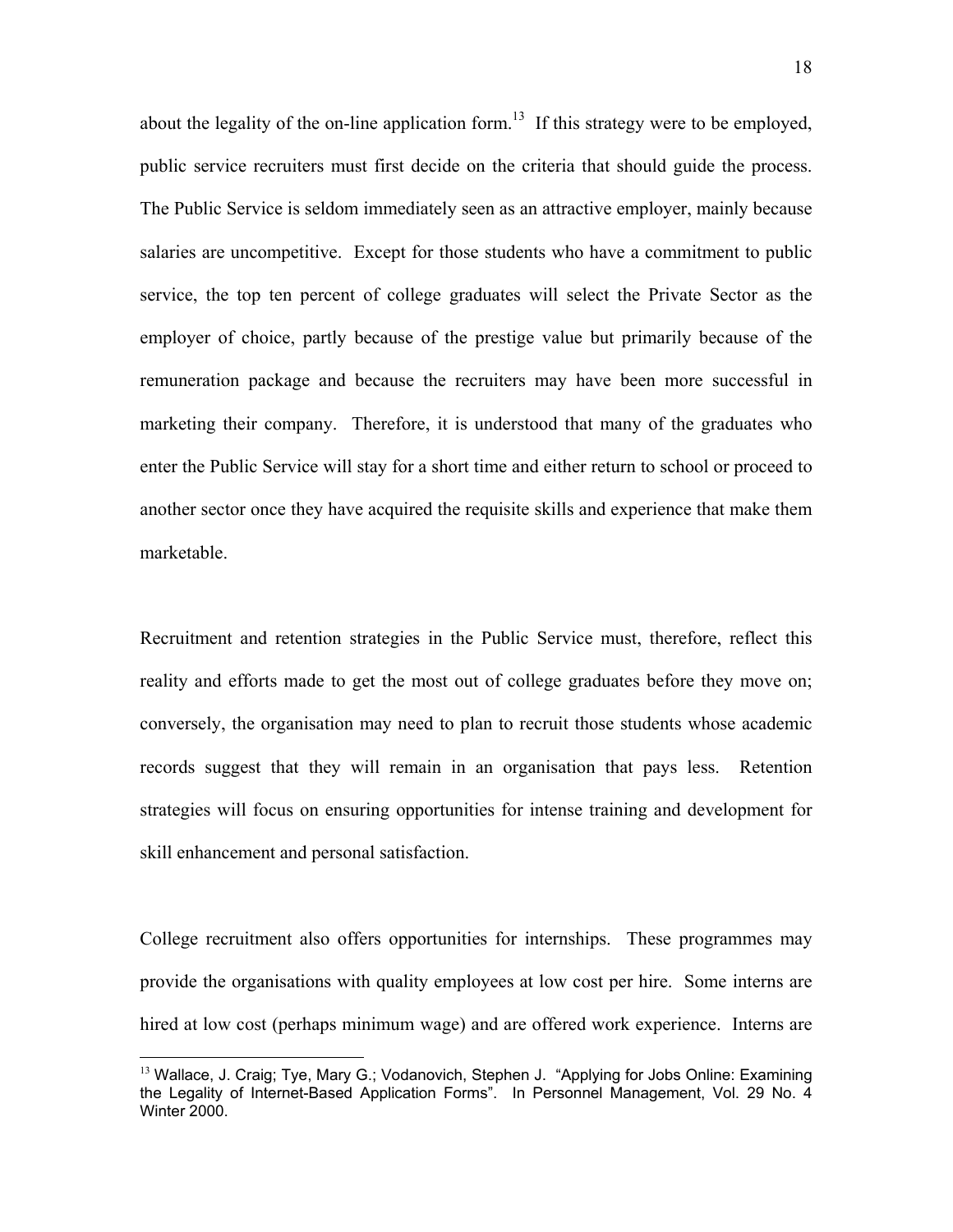able to hone business skills, check out potential employers, and learn more about employers' likes and dislikes before making final career choices.<sup>14</sup> Some of the better interns are recruited after graduation.

College recruitment is relatively expensive<sup>15</sup> and time consuming for the recruiting company. The process involves screening the candidate, that is, determining whether he/she is worthy of further consideration and marketing the company as a preferred place of employment.

An alternate strategy for college recruitment is the career planning workshop. These activities are usually (but not exclusively) associated with adolescent school leavers. They do not immediately produce ready candidates for the job market but provide the opportunity for an organisation to present itself as an employer worthy of consideration.

Co-ordinators of career planning workshops co-opt professionals and organisations to present career options to potential school leavers in a controlled setting so as to lay out the range of possibilities to young job seekers. Career planning workshops are used mainly as information-giving tools which the school leaver can use to make informed career choices. Some organisations use the workshops as a base for internships.

 $14$  Dessler. Op.cit.<br><sup>15</sup> Recruiters may not be employees of the company, but paid professionals who have been trained to perform the function.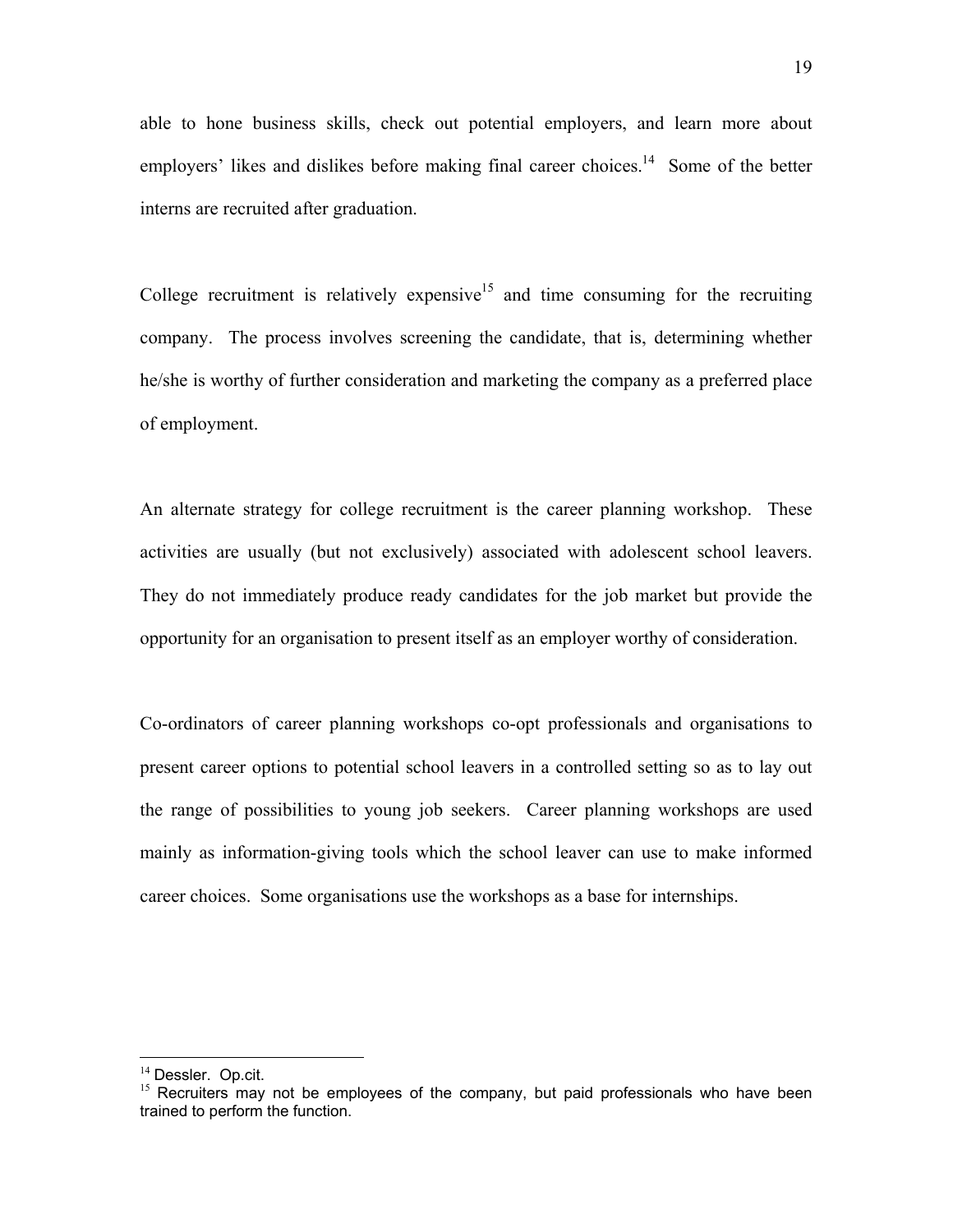#### **Job fairs**

1

The concept of a job fair is to bring those interested in finding a job into those companies who are searching for applicants.<sup>16</sup> Job fairs are open fora at which employers can exhibit the best their companies have to offer so that job seekers can make informed choices. They are considered one of the most effective ways for job seekers to land jobs. At the job fair, employers have a large pool of candidates on which to draw, while job seekers have the opportunity to shop around for dozens – sometimes hundreds – of employers, all in one place. $17$ 

Notwithstanding the fact that the atmosphere at the fair is more relaxed than at an interview, employers are still on the look out for qualified, potential employees who have interest, dedication and initiative.

#### **Maintaining fairness/equity in the recruitment process**

It is often difficult to ensure and maintain fairness/equity in the recruitment process although, in every jurisdiction, there are laws that protect individuals and vulnerable groups from the negative impact of discriminatory practices. Where necessary, systems, detailed procedures and processes exist or must be established to minimise discrimination.

 $16$  The usual format of job fairs is to have several companies set up information stations at an expo, with at least one representative of the company present to provide information. The fairs usually have a common theme or are specific to a certain field or area of interest. Interested individuals browse through the information provided by each company and then decide which company, if any, they would like to apply to. They have the opportunity to talk with a current employee of specific companies to learn more about the employment experience. *Buzzle.com* on Job Fairs and Career Expos. Taken from website: http://buzzle.com/chapters/business-and-<br>finance\_occupation-and-employment-issue. 30/08/2003

 $\frac{17}{17}$  Job Fair Strategies: http://jobsearchtech.about.com/library/weekly/aa120197-2.htm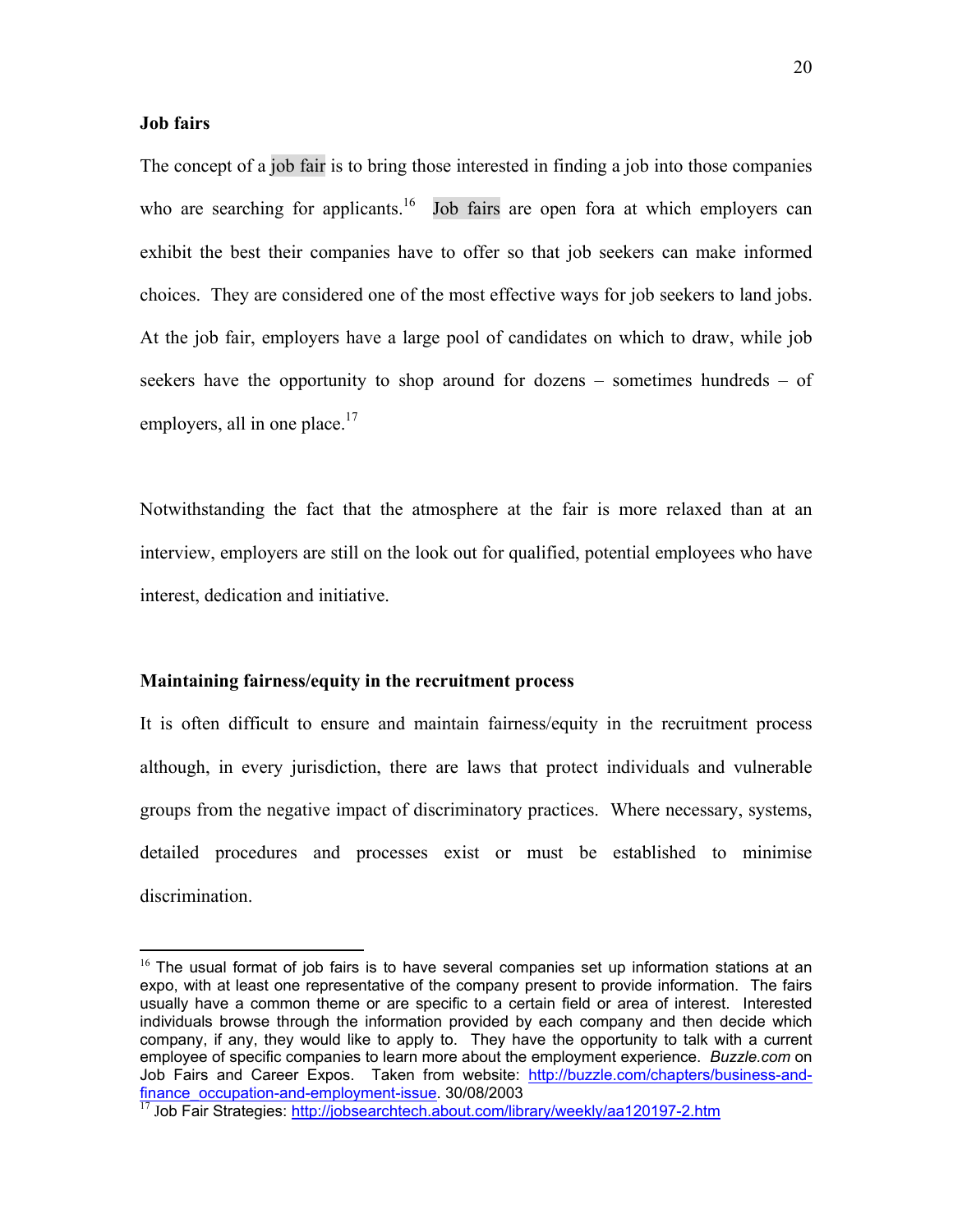Each country designates/identifies a group or groups for special notice; women, visible minorities and the disabled are usual targets. The Government of Canada, in articulating its "*Employment Equity Act* and Regulations", identified four designated groups as employment equity targets: *women*, *Aboriginal people*, members of *visible minority groups*, *persons with disabilities*. In the legislation, managers' responsibilities for employment equity are stated as:

- Ensuring effective overall performance and continuous progress of the employment equity goals within the operation;
- Achieving, fostering and maintaining a representative workforce;
- Showing leadership in employment equity and demonstrating commitment to it by ensuring that discrimination and stereotyping are not tolerated; and
- Informing and educating employees in the organisation about employment equity and diversity.<sup>18</sup>

The Australian Public Service Commission, in ensuring that there were no infringements against individuals rights, issued general guidelines on workplace diversity, some of which related to recruitment:

• Integrate workplace diversity with the agency's goals and business.

 $\overline{a}$ 

• Reflect agency workplace diversity objectives in workplace agreements and certified agreements.

<sup>&</sup>lt;sup>18</sup> Adapted from the Public Service Commission of Canada Manager's Handbook: Chapter Five: Employment Equity. In http://www.psc-cfp.gcca/staf\_dot/mgr-gestion/guide/chap5\_e.htm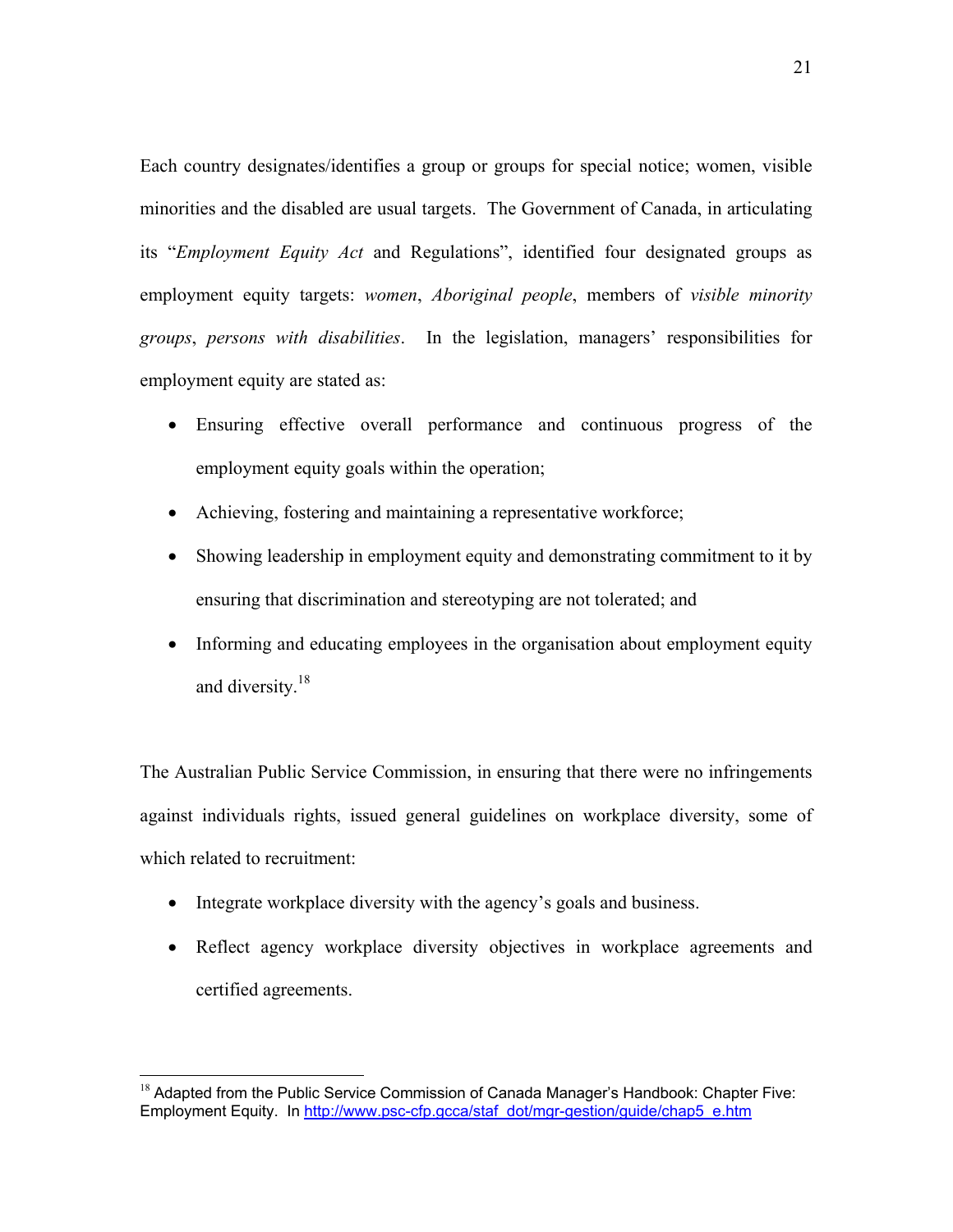- Integrate workplace diversity principles into human resources policies and practices.
- Include implementation of workplace diversity objectives in the corporate plan, business plan and client service charters.
- Ensure information about employment opportunities is available in accessible formats.
- Review recruitment and selection processes to ensure that current and potential employees are not discriminated against.
- Gather information on demographics.<sup>19</sup>

 $\overline{a}$ 

It is the goal of every jurisdiction to minimise or eliminate any instance of obvious discrimination against individuals or groups. In discussing policies on employment equity, Carleton University explains:

"*Employment equity policies and programs are about fairness in the workplace, not about reverse discrimination. Fairness is achieved when no one is denied employment opportunity and no one benefits for reasons unrelated to ability. Employment equity programs attempt to change the composition of the work force so that employees better reflect the community. The facts (both historical and current) show that members of the four designated groups [mentioned above] face discrimination, enjoy*  less access to educational programs and training, and are often denied *employment and promotions even when they have the necessary skills and experience."20*

<sup>&</sup>lt;sup>19</sup> Australian Government/Australian Public Service Commission: Guidelines on workplace diversity. In http://www.apsc.gov.au/publications01/diversityguidelines8.htm<br><sup>20</sup> Taken from the website of Carleton University: "Frequently asked questions about employment

equity". In http://temagami.carelton.ca/equity/emp-equity-FAQ.html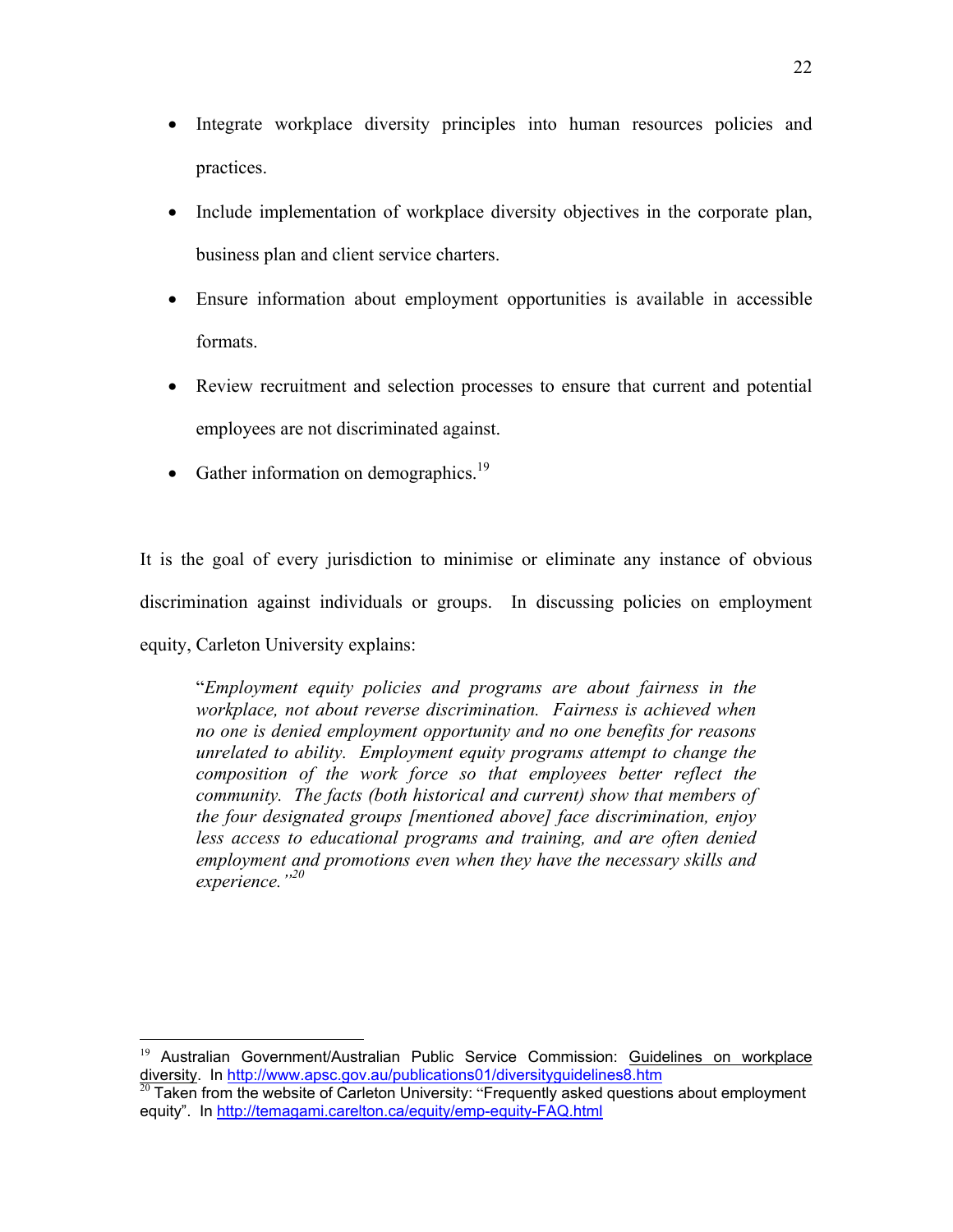The University's policies give special attention, *inter alia*, to the existence of *systemic barriers*<sup>21</sup> and instances of *intentional discrimination*<sup>22</sup> in the process of recruitment.

Service Commissions were enshrined in the Independence Constitutions of the territories of the Commonwealth Caribbean and given *inter alia*, the power to recruit/appoint persons into the Public Service and, in so doing, reduce the influence of politicians on the staffing process.<sup>23</sup> In order to discharge their authority for making appointments, the Commissions have influenced the development of legislation and regulations that circumscribe the practice of recruitment, primarily to ensure that no discrimination attends the exercise. To this end, entry into the Public Service follows the procedures of:

**application on prescribed forms;** 

- selection on the basis of seniority of application;  $24$
- qualization of age limits for entry into certain defined grades/classes;  $^{25}$
- the use of written examinations and/or competitive interviews as the basis for permanent appointment to certain grades/classes.

<sup>21</sup> Ibid. *Systemic barriers* are practices and policies that appear neutral but actually have a negative impact on certain groups and are not reasonable or bona fide. Arbitrary screening, requests for training or work experience unrelated to actual job performance are examples of systemic barriers in the hiring process.

<sup>&</sup>lt;sup>22</sup> Ibid. **Intentional discrimination** is the granting or denying of opportunities to certain groups of individuals. An example of this is denying someone employment on the basis of his/her sex.

<sup>&</sup>lt;sup>23</sup> Bissessar, Ann Marie: Colonial Administration, Structural Adjustment and New Public Management: The Agony of Reform (Chapter 4: "The Critical Role of the Public Service<br>Commission"). Trinidad, the University of the West Indies, School of Continuing Studies, 2000.

 $24$  Once an applicant satisfies the entry qualifications, his/her name is added to a list which is accessed when a vacancy occurs. All things being equal, the candidate whose name appears at the top of the list is offered the position.

 $25$  Within the Public Service of Trinidad and Tobago, the maximum age for entry at the level of Clerk I is 23 years. For most other permanent and pensionable positions, the maximum age for entry is 50 years.